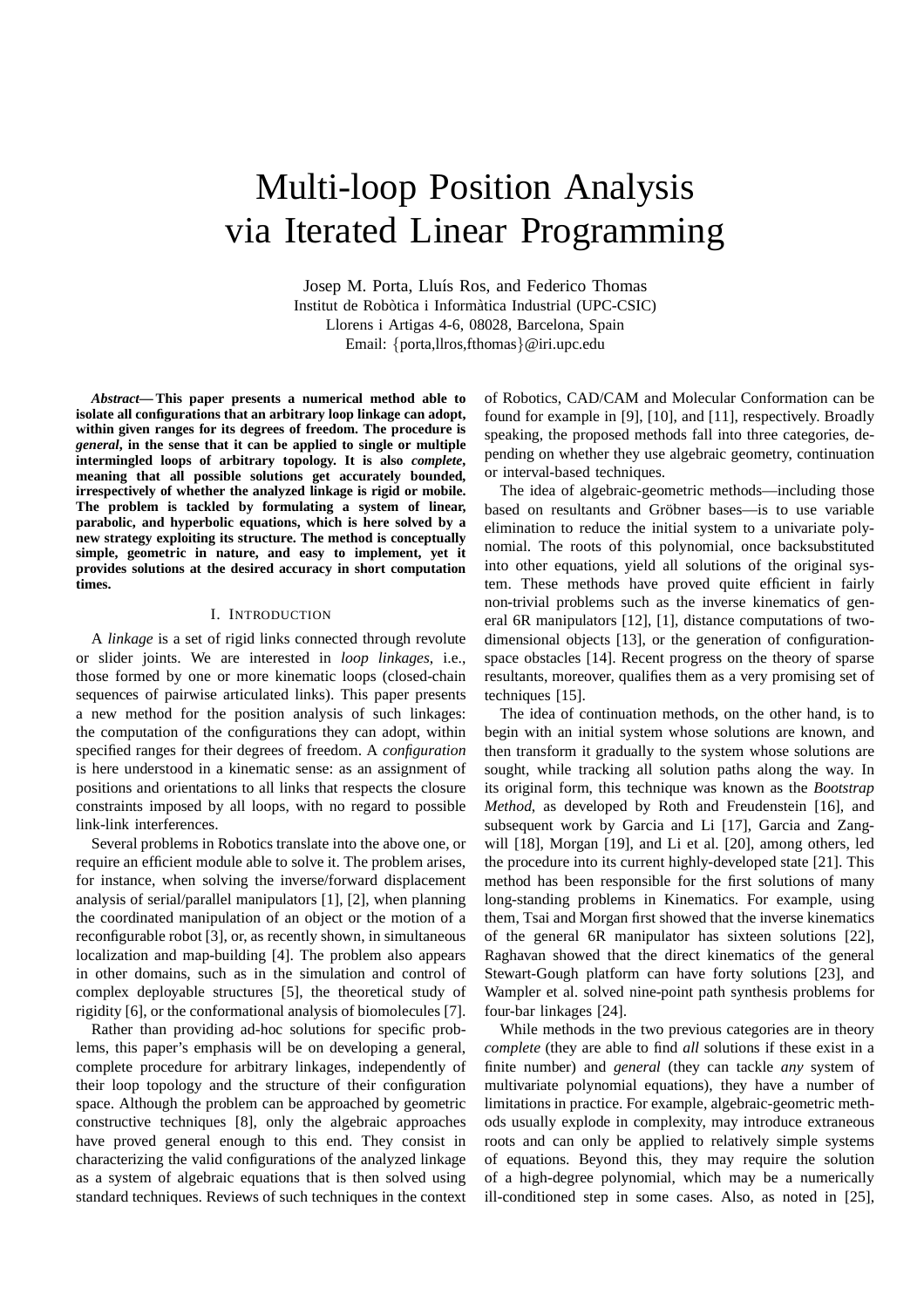continuation techniques must be implemented in exact rational arithmetic to avoid numerical instabilities, leading to important memory requirements because large systems of complex initial value problems have to be solved. Moreover, neither of these approaches is able to isolate the whole solution set, if its dimension is one or higher.

Interval-based methods are also complete and general, and, although they may eventually be slower, they present a number of advantages that make them a competitive alternative: (1) Contrary to elimination methods, the equations are tackled in their input form, thus avoiding the need of intuition-guided symbolic reductions, (2) they do not need to work on the complex domain, (3) they are numerically stable, (4) they also work if the dimension of the solution set is greater than zero, (5) they deal with variable bounds in a natural way, and (6) they are simple to implement. These are mainly the reasons that motivated the quest for the algorithm we present here, which belongs to this third class.

Two main classes of interval-based methods have been explored in the Robotics literature: those based on the interval version of the Newton method (also known as the Hansen algorithm) and those based on polytope approximations of the solution set. To our knowledge, the first applications of the Hansen algorithm in this field were due to Rao et al. [26] and Didrit et al. [27], who respectively applied the interval Newton method to the inverse kinematics of 6R manipulators and the forward analysis of Stewart-Gough platforms. Rather than plunging into specific mechanisms, Castellet and Thomas then tackled general single-loop inverse kinematics problems [28], showing that the Hansen algorithm can be sped up if it is used in conjunction with other necessary conditions drawn from the problem itself. Later on, successful applications of the interval Newton method were also reported by Merlet in singularity analysis and design of parallel manipulators [29], [30]. Polytope-based techniques, on the other hand, were developed in the early nineties by Sherbrooke and Patrikalakis in the context of constraint-based CAD [25]. These exploit the convex-hull and subdivision properties of Bernstein polynomials, which avoid the computation of derivatives while maintaining the quadratic convergence of the Hansen algorithm.

The method we present here can be seen as part of the latter family. Like [25], we iteratively approximate the solution space by a convex polytope, but this polytope is here derived by simple, linear approximations of trivial functions, rather than by resorting to the theory of Bernstein polynomials. The result is a simpler, easier-to-implement algorithm, able to compute complete approximations of the configuration space in shorter times. These approximations are given in the form of small boxes containing all points of this space, and they can be refined to the desired accuracy. A precise map is then obtained, where isolated boxes correspond to rigid configurations, sets of connected boxes correspond to assembly modes with internal degrees of freedom, and bifurcation points get easily detected.

The rest of the paper is organized as follows. Section II shows how the position analysis of a loop linkage can be formulated as a system of linear, parabolic and hyperbolic

equations. A new algorithm to solve this system is next presented in Section III, based on using polytope bounds of the solution space. Then, Section IV provides the algorithm's pseudocode, and Section V includes several experiments illustrating its performance. The paper concludes in Section VI summarizing the main contributions and highlighting some points deserving further attention.

# II. KINEMATIC LOOPS AS VECTOR EQUATIONS

This section formulates the kinematic equations of a loop linkage. For ease of explanation, we will assume for the moment that the linkage contains a single loop with  $n$  links, and that all joints are revolute pairs. Figure 1-(a) depicts one such loop, with  $n = 6$  links. It arises, for example, when solving the inverse kinematics of a 6R robot arm.

To start with, let us number the links and joints from 1 to *n*, and define two unit vectors for each link: the vector  $\mathbf{d}_i$ , directed along the *i*-th joint, and the vector  $a_i$  directed along the normal line through joint axes i and  $i+1$ . The vectors are oriented so that they follow a unique circulating sense on the loop, as shown in Figure 1-(b). This setting corresponds to the classic model by Denavit-Hartenberg, which views the loop as an alternating sequence of joints and common normals [31], where the shape of each link is defined by three constant parameters:

- the link length  $a_i$ , measuring the distance between joint axes i and  $i + 1$  along their common normal,
- the link offset  $d_i$ , measuring the distance between consecutive normals along joint  $i$ , and
- the link twist  $\alpha_i$ , measuring the angle between  $\mathbf{d}_i$  and  $d_{i+1}$ , assuming that the positive sense is given by  $a_i$ .

A fourth variable parameter is further defined: the angle  $\theta_i$ between  $a_i$  and  $a_{i+1}$ , which fixes the orientation of link i with respect to its predecessor link  $i - 1$ . Now, instead of setting the standard loop closure condition that equates the product of link-to-link transformations to the identity, we will employ the following set of equivalent conditions. Their simpler structure will be exploited by the root finding procedure given below.

First, if (as said)

$$
\|\mathbf{a}_i\| = 1, \|\mathbf{d}_i\| = 1, \quad i = 1, \dots, n,
$$
 (1)

then it must be

$$
\sum_{i=1}^{n} d_i \mathbf{d}_i + a_i \mathbf{a}_i = 0, \qquad (2)
$$

since the loop must be closed. Also, since  $a_i$  is simultaneously orthogonal to  $\mathbf{d}_i$  and  $\mathbf{d}_{i+1}$ , we must have

$$
\mathbf{d}_i \times \mathbf{d}_{i+1} = \sin(\alpha_i) \cdot \mathbf{a}_i, \quad i = 1, \dots, n,
$$
 (3)

with  $d_{n+1} = d_1$ . Finally, the fact that  $d_i$  forms an angle  $\alpha_i$ with  $\mathbf{d}_{i+1}$  implies

$$
\mathbf{d}_i \cdot \mathbf{d}_{i+1} = \cos(\alpha_i), \quad i = 1, \dots, n. \tag{4}
$$

For generic loops, Equations (1)-(4) express all geometric constraints on the loop and, hence, their solutions provide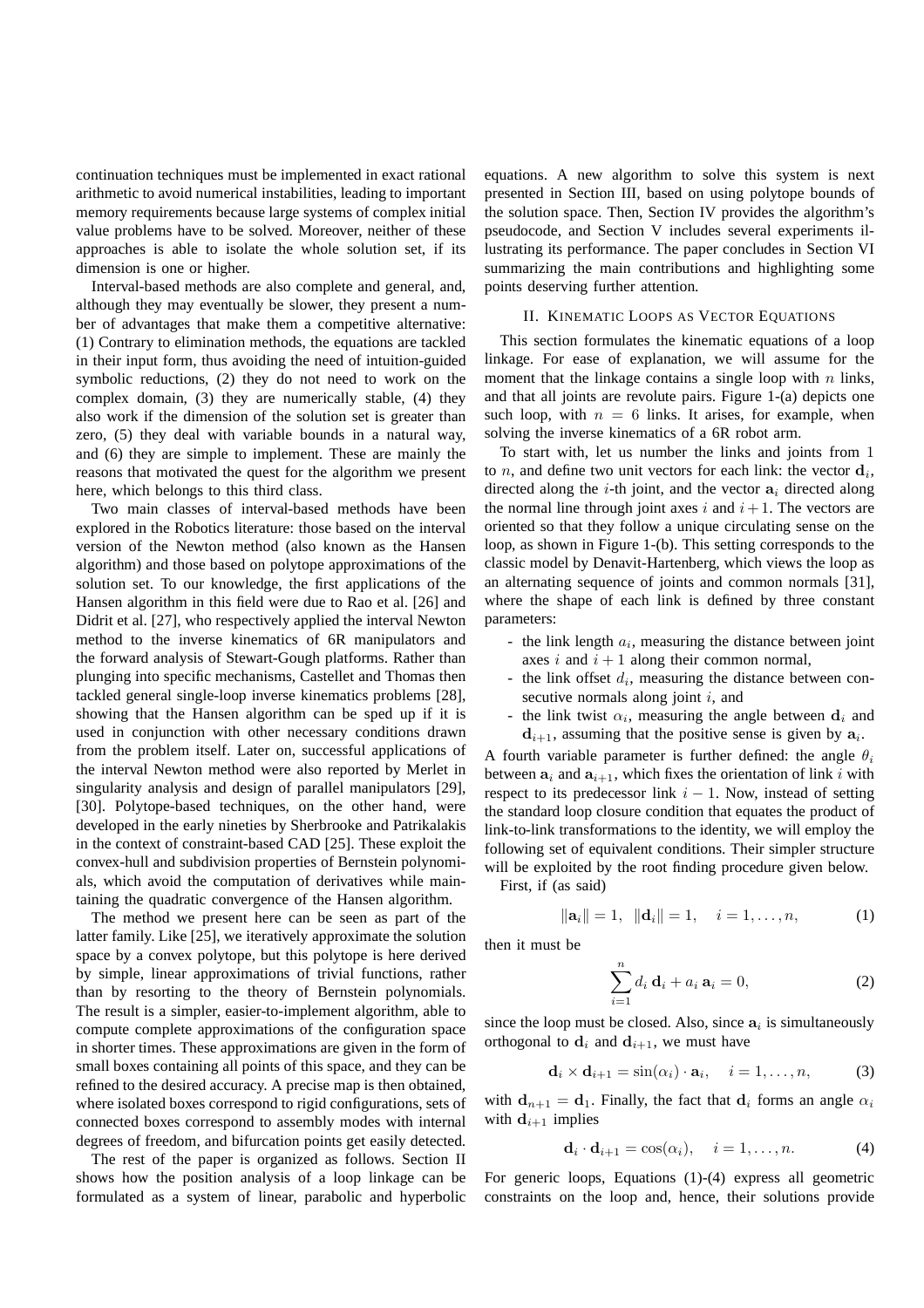

Fig. 1. (a) A 6-link loop. (b) The vectors involved in its equations, where  $\mathbf{a}'_i = a_i \mathbf{a}_i$  and  $\mathbf{d}'_i = d_i \mathbf{d}_i$ . Although for a better understanding the loop lines here follow the edges of a regular prism, all orthogonality relationships among the depicted vectors will hold for a general loop.

all configurations it can adopt. It is worth remarking here that, although they are non-redundant, some of them can be simplified or eliminated, taking into account that one of the links is fixed to the ground. In any case, we observe that all equations are polynomial and, if  $x_i$  and  $x_j$  refer to any two of their variables, the involved monomials can only be of the form  $cx_i^2$ ,  $cx_ix_j$ , or  $cx_i$ , where c refers to a constant value. In other words, they can only be quadratic, bilinear, or linear terms. Let us define the changes of variables  $q_i = x_i^2$  for each quadratic term, and  $b_k = x_i x_j$  for each bilinear term. Clearly, by substituting the  $q_i$ 's and  $b_k$ 's into Equations (1)-(4) above, the resulting expressions become linear and we obtain a new system of equations of the form

$$
\begin{cases}\n\mathbf{L}(\mathbf{v}) = 0\\ \mathbf{P}(\mathbf{v}) = 0\\ \mathbf{H}(\mathbf{v}) = 0\n\end{cases}
$$
\n(5)

where

- $\mathbf{v} = (x_1, \ldots, x_{v_l}, q_1, \ldots, q_{v_q}, b_1, \ldots, b_{v_b})$  is a tuple including the original and newly defined variables,
- $\mathbf{L}(\mathbf{v}) = (l_1(\mathbf{v}), \dots, l_{n_l}(\mathbf{v}))$  is a block of linear functions,
- $\mathbf{P}(\mathbf{v}) = (p_1(\mathbf{v}), \dots, p_{n_p}(\mathbf{v}))$  is a block of parabolic functions of the form  $q_i - x_i^2$ , and
- $\mathbf{H}(\mathbf{v}) = (h_1(\mathbf{v}), \dots, h_{n_h}(\mathbf{v}))$  is a block of hyperbolic functions of the form  $b_k - x_i x_j$ .

Hereafter, the  $x_i$ 's will be refereed to as *primary* variables, and the  $q_i$ 's and  $b_i$ 's as *dummy* ones.

Note that since the  $a_i$  and  $d_i$  are unit vectors, the maximum ranges for the  $x_i$ 's are [−1, 1], for the  $q_i$ 's are [0, 1], and for the  $b_i$ 's are  $[-1, 1]$ . Then, the *search space* B where the solutions of System (5) must be sought for is the Cartesian product of such ranges. In the text below, any subset of this space defined by the Cartesian product of a number of intervals will be referred to as a *box*, and we will write  $[x_i^l, x_i^u]$  to denote the interval of a box along dimension  $x_i$ .

Finally, we mention that one can arrive at a similar system if the linkage contains more than one kinematic loop, or if it contains slider joints. In the former case, one can create a bipartite graph G whose left and right vertex sets correspond to the existing links and joints, respectively, and whose edge set records all link-joint incidence pairs. It is well-known that by gathering the loop equations for a cycle basis of  $G$ , one ends up with a set of independent equations describing the valid postures of the linkage. This changes the size of System (5) but not its structure. Moreover, if slider joints are present, only slight modifications must be added to the formulation. If joint *i* is a slider, then  $\theta_i$  is fixed and  $d_i$  varies, as link *i* can only translate with respect to link  $i - 1$ . The two facts can be readily enforced using similar dot- and cross-product equations and, again, these will only involve linear, bilinear and quadratic terms.

# III. SEARCH STRATEGY

The algorithm starts with the initial box  $\beta$ , and isolates the valid configurations it contains by iterating over two operations, *box shrinking* and *box splitting*. Using box shrinking, portions of  $\beta$  containing no solution are eliminated by narrowing some of its defining intervals. This process is repeated until either (1) the box is reduced to an empty set, in which case it contains no solution, or (2) the box is "sufficiently" small, in which case it is considered a solution box, or (3) the box cannot be "significantly" reduced, in which case it is bisected into two sub-boxes via box splitting—which simply divides its largest interval at its midpoint.

Provided box shrinking is efficient enough, the third case above is symptom that the box contains two or more solution points, with some of them lying close to its walls. Thus, box splitting allows separating such solutions. To converge to all solutions, the whole process is then repeated for the newly created sub-boxes, and for the sub-boxes recursively created thereafter, until one ends up with a collection of solution boxes whose sizes are under a specified size threshold,  $\sigma$ .

Before further detaling this process, we will first see how to eliminate portions of a box that cannot contain any solution.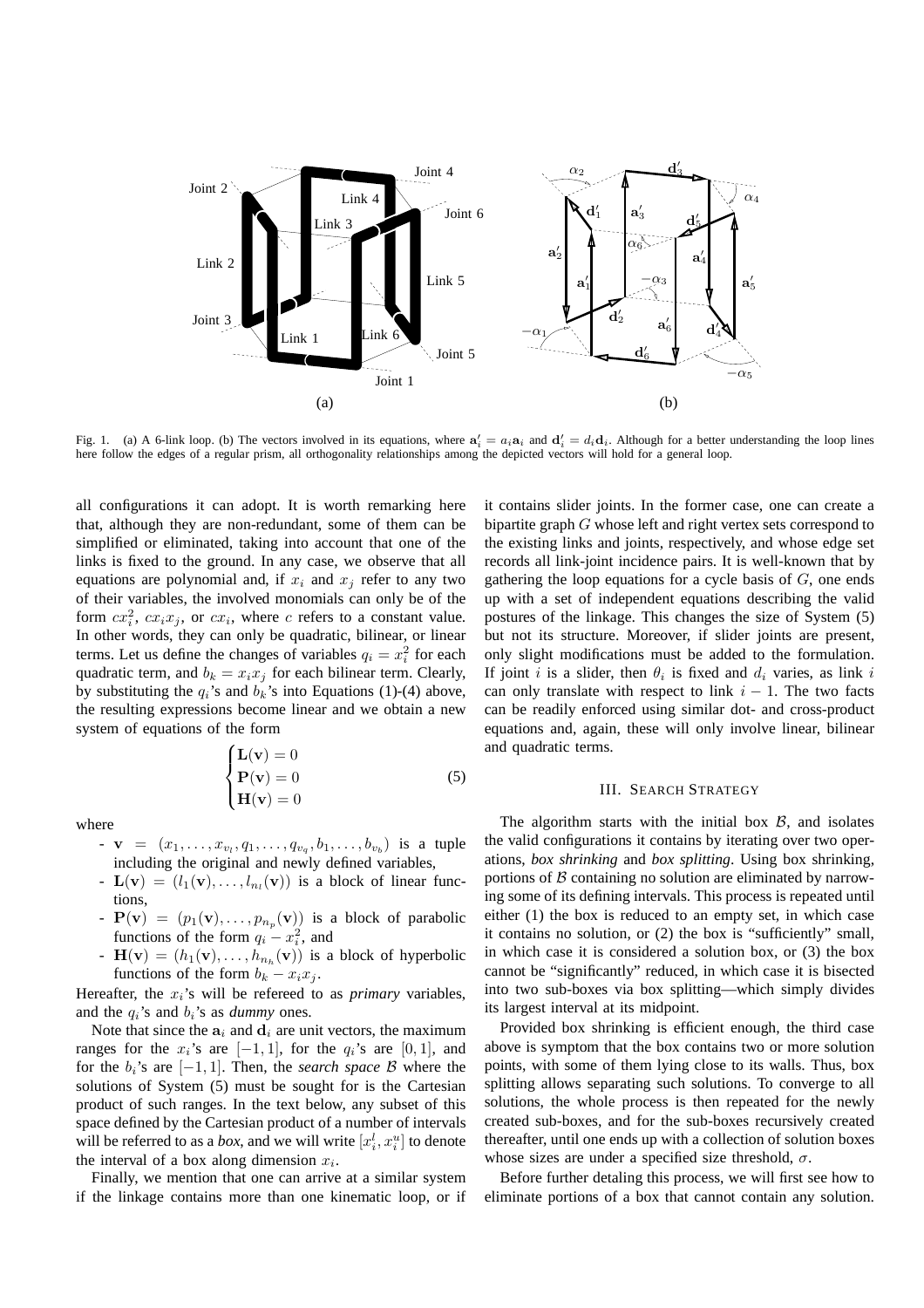

Fig. 2. (a) Shrinking  $\mathcal{B}_c$  to fit the linear variety  $\mathbf{L}(\mathbf{v}) = 0$ . (b) Half-planes approximating the part of the parabola inside  $\mathcal{B}_c$ . (c) Smallest box enclosing the intersection of  $\mathbf{L}(\mathbf{v}) = 0$  with the half-planes in (b).

Detailed pseudo-code of the whole strategy will be given later, in Section IV below.

When reducing any box  $\mathcal{B}_c \subseteq \mathcal{B}$  note first that, since any solution inside  $\mathcal{B}_c$  must be in the linear variety  $\mathbf{L}(\mathbf{v}) = 0$ , we may shrink  $\mathcal{B}_c$  to the smallest possible box bounding the portion of this variety inside  $B_c$ . The limits of this new box along, say, dimension  $x_i$  can be easily found by solving the two linear programs

**LP1:** Minimize 
$$
x_i
$$
, subject to:  $\mathbf{L(v)} = 0, \mathbf{v} \in \mathcal{B}_c$ ,  
**LP2:** Maximize  $x_i$ , subject to:  $\mathbf{L(v)} = 0, \mathbf{v} \in \mathcal{B}_c$ ,

giving, respectively, the new lower and upper bounds for  $x_i$ . Figure 2-(a) illustrates the process on the  $x_i$ - $q_i$  plane, in the case that  $\mathbf{L}(\mathbf{v}) = 0$  is a straight line. Note however that  $\mathcal{B}_c$  can be further reduced, as the parabolic and hyperbolic equations must also be satisfied.

Regarding the parabolic equations,  $q_i = x_i^2$ , we incorporate them into the previous linear programs as follows. The section of the parabola lying inside the rectangle  $[x_i^l, x_i^u] \times [q_i^l, q_i^u]$  is bounded to lie in the shaded area between lines  $s$  and  $t$  in Figure 2-(b). Line s is defined by the intersection points,  $Q_i$ and  $P_i$ , of the parabola with the box. Line, t is the tangent to the parabola parallel to s. The two inequalities defining the area between these lines can be added to **LP1** and **LP2**, and using them in conjunction with  $L(v) = 0$  usually produces a much larger reduction of  $\mathcal{B}_c$ , as illustrated in Figure 2-(c). Also half-planes got from the parabola tangents at points  $P_i$ and  $Q_i$  can be added to the linear programs to further constrain the feasible solution set.

Regarding the hyperbolic equations, we approximate them as follows. If we consider one of these equations, say  $b_k =$  $x_i x_j$ , and we know that its variables can take values inside the ranges  $x_i \in [a, b]$ ,  $x_j \in [c, d]$ , and  $b_k \in [e, f]$ , all we need is a collection of half-planes tightly delimiting the set of points that satisfy  $b_k = x_i x_j$  inside the box  $\mathcal{B}'_c = [a, b] \times [c, d] \times [e, f]$ . Consider the vertices of the rectangle  $[a, b] \times [c, d]$  and lift them vertically to the points  $P_1$ ,  $P_2$ ,  $P_3$  and  $P_4$  on the hyperbolic paraboloid  $b_k = x_i x_j$ , as shown in Figure 3. Using the fact



Fig. 3. The tetrahedron defined by the  $P_i$ 's is a convex bound of this surface inside  $\mathcal{B}'_c$ .

that this is a doubly-ruled surface, it is easy to see that the tetrahedron defined by  $P_1$ ,  $P_2$ ,  $P_3$  and  $P_4$  completely contains the portion of the surface inside  $\mathcal{B}'_c$ . Hence, to prune portions of a box that do not satisfy the hyperbolic equations, one can simply introduce the half-planes defining this tetrahedron into **LP1** and **LP2** above.

Note also that, altogether, the linear constraints for the parabolic and hyperbolic equations define a convex polytope bounding the solution space of System (5). Moreover, those linear constraints define linear approximations to the parabolic and hyperbolic equations. The error of these approximations is quadratic with the size of  $\mathcal{B}_{c}$ . This is the fundamental reason that explains the efficient convergence exhibited by the algorithm presented here.

## IV. PSEUDOCODE

Algorithm 1 gives the main loop of the process. It receives as input the box  $\beta$ , the lists L, P, and H containing the equations  $L(v) = 0$ ,  $P(v) = 0$ , and  $H(v) = 0$ , and two threshold parameters  $\sigma$  and  $\rho$ , and it returns as output a list of solution boxes. The functions  $VOLUTIONE(B)$  and  $SIZE(B)$ compute the volume and the length of the longest side of  $\beta$ , respectively.

Initially, two lists are set up in lines 1 and 2: an empty list  $S$ of "solution boxes", and a list  $P$  of "boxes to be processed" containing  $\beta$ . A while loop is then executed until  $P$  gets empty (lines 3-18), by iterating the following steps. Line 4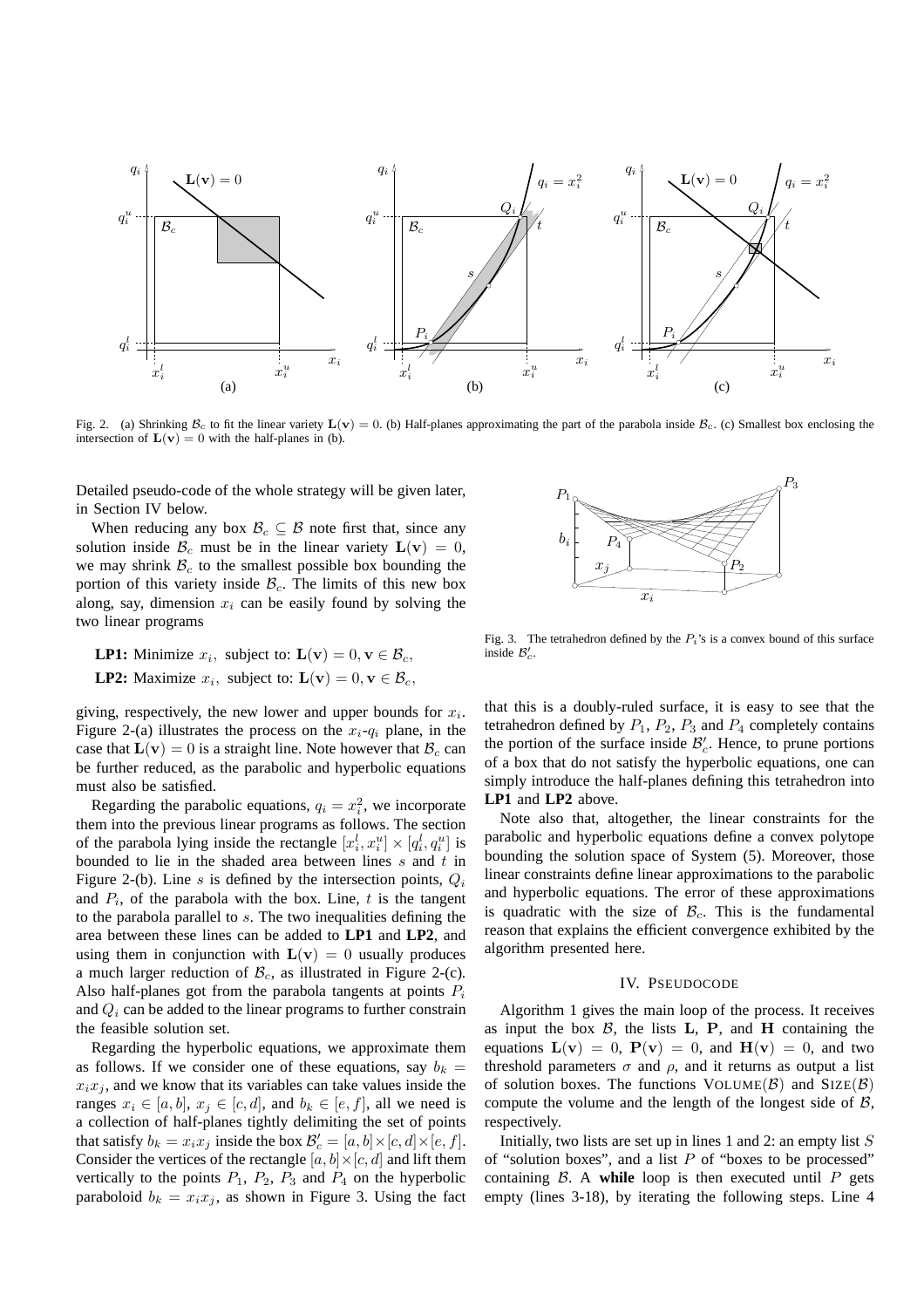| SOLVE-LINKAGE( $\mathcal{B}, L, P, H, \sigma, \rho$ )                                                       |
|-------------------------------------------------------------------------------------------------------------|
| 1: $S \leftarrow \emptyset$                                                                                 |
| 2: $P \leftarrow {\mathcal{B}}$                                                                             |
| 3: while $P \neq \emptyset$ do                                                                              |
| $\mathcal{B}_c \leftarrow \text{EXTRACT}(P)$<br>4:                                                          |
| 5: repeat                                                                                                   |
| $V_p \leftarrow \text{VolumE}(\mathcal{B}_c)$<br>6:                                                         |
| SHRINK-BOX $(\mathcal{B}_c, L, P, H)$<br>7:                                                                 |
| $V_c \leftarrow \text{VolumE}(\mathcal{B}_c)$<br>8:                                                         |
| until Is-VOID( $\mathcal{B}_c$ ) or SIZE( $\mathcal{B}_c$ ) $\leq \sigma$ or $\frac{V_c}{V_c} > \rho$<br>9: |
| if not Is-VOID( $\mathcal{B}_c$ ) then<br>10:                                                               |
| <b>if</b> SIZE( $\mathcal{B}_c$ ) $\leq \sigma$ then<br>11:                                                 |
| $S \leftarrow S \cup \{\mathcal{B}_c\}$<br>12:                                                              |
| else<br>13:                                                                                                 |
| $SPLIT-BOX(\mathcal{B}_c, \mathcal{B}_1, \mathcal{B}_2)$<br>14:                                             |
| $P \leftarrow P \cup {\mathcal{B}_1, \mathcal{B}_2}$<br>15:                                                 |
| end if<br>16:                                                                                               |
| end if<br>17:                                                                                               |
| $18:$ end while                                                                                             |
| 19: <b>return</b> $S$                                                                                       |

**Algorithm 1:** The top-level search scheme.

# $SHRINK-BOX(B, L, P, H)$

1:  $\mathbf{T} \leftarrow \mathbf{L}$ 

- 2: **for all** equations  $q_i = x_i^2$  in **P do**
- 3:  $T \leftarrow T \cup \{$  The secant and tangent lines bounding feasible area of the equation for the ranges of  $q_i, x_i \}$ 4: **end for**
- 5: **for all** equations  $b_k = x_i x_j$  in **H do**
- $T \leftarrow T \cup \{$  Four planes bounding the feasible area of the equation for the ranges of  $b_k$ ,  $x_i$ ,  $x_j$ }
- 7: **end for**
- 8: **for** each  $i \in \{1, \ldots, v_l\}$  **do**
- 9:  $x_i^l \leftarrow \min \ x_i$  subject to all eqs. in **T** and  $\mathbf{v} \in \mathcal{B}$
- $10:$  $u_i^u \leftarrow \text{max. } x_i$  subject to all eqs. in **T** and  $\mathbf{v} \in \mathcal{B}$
- 11: **end for**

**Algorithm 2:** The SHRINK-BOX procedure.

extracts one box from P. Lines 5-9 repeatedly reduce this box as much as possible, via the SHRINK-BOX function, until either the box is an empty set  $(Is-VOID(\mathcal{B}_c))$  is true), or it cannot be significantly reduced  $(V_c/V_p > \rho)$ , or it becomes small enough (SIZE( $\mathcal{B}$ )  $\leq \sigma$ ). In this last case, the box is considered a solution for the problem If a box is neither a solution nor it is empty, lines 14 and 15 split it into two subboxes and add them to  $P$  for further processing (line 15).

Notice that this algorithm implicitly explores a binary tree of boxes, the internal nodes being boxes that have been split at some time, and its leaves being either solution or empty boxes. Solution boxes are collected in list S and returned as output in line 19. Clearly, the tree may be explored in either depth-first or breadth-first order, depending on whether line 15 inserts the boxes at the head or tail of  $P$ , getting identical output in any case.

The SHRINK-BOX procedure is sketched in Algorithm 2. It takes as input the box  $\beta$  to shrink, and the equation blocks  $L$ , **P** and **H**. The procedure starts by gathering into a list  $T$  all linear constraints in  $L$  (line 1), all half planes approximating the parabolic equations in  $P$  (lines 2-4) and all half spaces approximating the hyperbolic equations in  $H$  (lines 5-7). Then, the procedure uses these constraints to reduce every dimension of the box, solving the linear programs in lines 9 to 12, which possibly give tighter bounds for the corresponding intervals. Observe that the linear programs need only be solved for the primary variables  $(x_1, \ldots, x_{v_l})$  and not for the dummy ones. This largely reduces the cost of the process since the number of primary variables is small with respect to the total number of variables in the problem.

If System (5) has a finite number of isolated solutions, the previous algorithm returns a collection of small boxes containing them all, with each solution lying in one, and only one box. If, on the contrary, the solution space is an algebraic variety of dimension one or higher, the returned boxes will form a discrete envelope of the variety. The accuracy of the output can be adjusted at will by using the  $\sigma$  parameter, which fixes an upper bound for the width of the widest interval on all returned boxes.

## V. EXPERIMENTS

We illustrate the performance of the algorithm in the three test cases shown in Figure 4. The one on the left was used by Manocha and Canny in [1] to test a general method for the inverse kinematics of 6R manipulators. We use it to verify the correctness of the presented system. Despite its efficiency, Manocha and Canny's method is not able to deal with solution sets containing infinite points. To show the applicability of our approach even to this case, we employ the example in Figure 4-(b), a special 6R loop with a one-dimensional configuration space. Another shortcoming of many position analysis methods is their inability to deal with multi-loop linkages. The example of Figure 4-(c) will be used to show our method's performance in such cases. This linkage arises in the bicyclohexane molecule and it is formed by two 6R loops sharing two links and a common joint. With this example we also emphasize the applications of the developed technique to fields different from robotics. All tests are performed with an implementation in C, using the *glpk* simplex library [32], and executed on a Pentium Xeon at 3 Ghz. Table I gives Denavit-Hartenberg parameters for the three examples. They follow the conventions in Section II, with all angles given in radians.

As shown in [1], the 6R loop of the first example has 16 solutions, the maximum number of configurations that such a linkage can adopt [22]. The problem can be formulated as described in Section II with 28 linear, 21 parabolic and 23 hyperbolic equations, involving 23 primary variables and 44 dummies ones. By setting the parameters  $\sigma = 10^{-4}$  and  $\rho = 0.95$ , we isolate the 16 solutions in Figure 5 in about 30 seconds. In this case, the system processes 53 boxes, 16 of which contain a solution, 11 are found to be empty, and 26 are split for recursive processing. The number of empty boxes is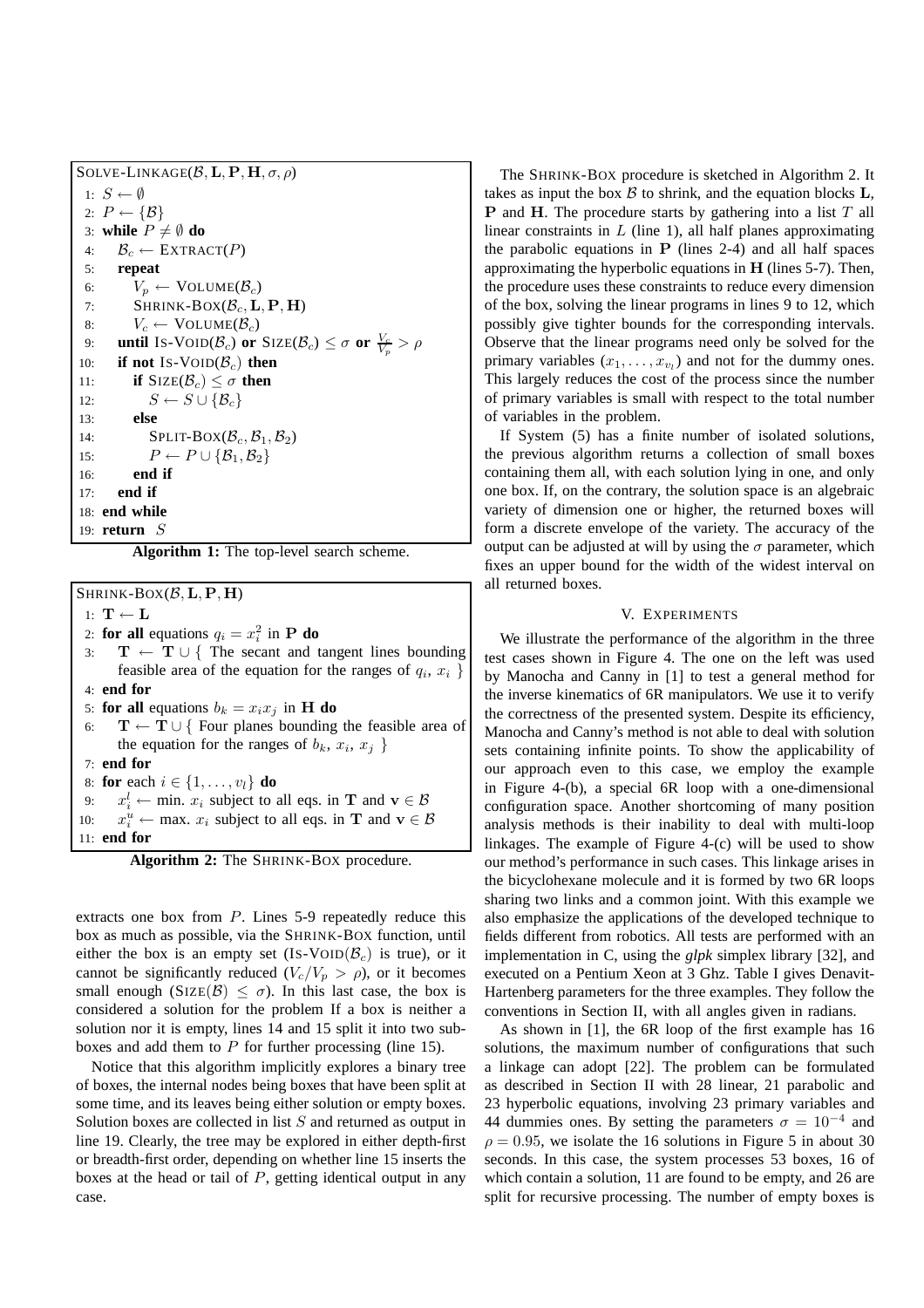

Fig. 4. (a) A 6R rigid loop solved in [1] that has 16 isolated solutions, (b) a 6R mobile loop with a one-dimensional configuration space, and (c) the bicyclohexane molecule, a mobile linkage with two intermingled 6R loops.

| Parameter  | Rigid 6R | Mobile 6R | <b>Bicyclohexane</b> |
|------------|----------|-----------|----------------------|
| $a_1$      | 0.3      | 0.5       | 0                    |
| $a_2$      |          | 0         | 0                    |
| $a_3$      | 0        | 0         | 0                    |
| $a_4$      | 1.5      | 0.5       | 0                    |
| $a_5$      |          | 0         | 0                    |
| $a_6$      | 1.1353   | 0         | 0                    |
| $d_1$      | 0.0106   |           | 1.526                |
| $d_2$      | 0        |           | 1.526                |
| $d_3$      | 0.2      |           | 1.526                |
| $d_4$      |          |           | 1.526                |
| $d_5$      |          |           | 1.526                |
| $d_6$      | 0.1049   |           | 1.526                |
| $\alpha_1$ | $\pi/2$  | $\pi/3$   | 1.23                 |
| $\alpha_2$ | 0.0175   | $\pi/3$   | 1.23                 |
| $\alpha_3$ | $\pi/2$  | $\pi/3$   | 1.23                 |
| $\alpha_4$ | 0.0175   | $\pi/3$   | 1.23                 |
| $\alpha_5$ | $\pi/2$  | $\pi/3$   | 1.23                 |
| $\alpha_6$ | 1.4716   | $\pi/3$   | 1.23                 |

TABLE I DENAVIT-HARTENBERG PARAMETERS OF THE THREE TEST CASES.

small, taking into account the total amount of processed boxes and solutions, indicating that the box-shrinking strategy is highly efficient. Note that, ideally, by iterating box-shrinking, one should end up with a box with solutions lying on its walls and, therefore, splitting a box at such point should always separate portions of the search space containing solutions. In other words, the ideal algorithm should not generate empty boxes.

Choosing the Denavit-Hartenberg parameters in the third column of Table I, the 6R loop becomes an overconstrained mechanism. While existing methods like [1] can not deal with this degenerate case, the proposed procedure is immune to such situations and obtains a complete box approximation of the whole configuration space, as shown in Figure 6. The problem has been formulated with 22 primary variables and 29 dummy ones. With  $\sigma = 0.1$  and  $\rho = 0.95$ , we obtain the shown 1797 boxes in about 20 seconds, after processing 3617 boxes, 12 of which were found to be empty. The boxes discretizing the configuration space define a graph where the nodes are the boxes themselves and the edges are defined by the neighboring relation between boxes (two boxes are neighbors if their



Fig. 5. The sixteen configurations of the 6R loop shown in Figure 4-(a).

intersection is not empty). This graph can be analyzed using standard graph techniques to obtain information about the actual structure of the configuration space. In the case of the mobile 6R loop, we detect that the configuration space has 2 isolated solutions, and 2 bifurcation points interconnected by 6 different paths (not only 4 as suggested by the projection in Figure 6).

A model for the third example is given in Figure 7. It has two loops and each one of them is a specialization of the one in Figure 1 with the parameters given in the last column of Table I. The two loops are mutually constrained by fixing the angles between vectors  $\mathbf{d}_2$ ,  $\mathbf{d}'_2$  and  $\mathbf{d}_6$ ,  $\mathbf{d}'_6$  to  $\beta = 1.91$ . In principle, such a linkage should be rigid, but its symmetries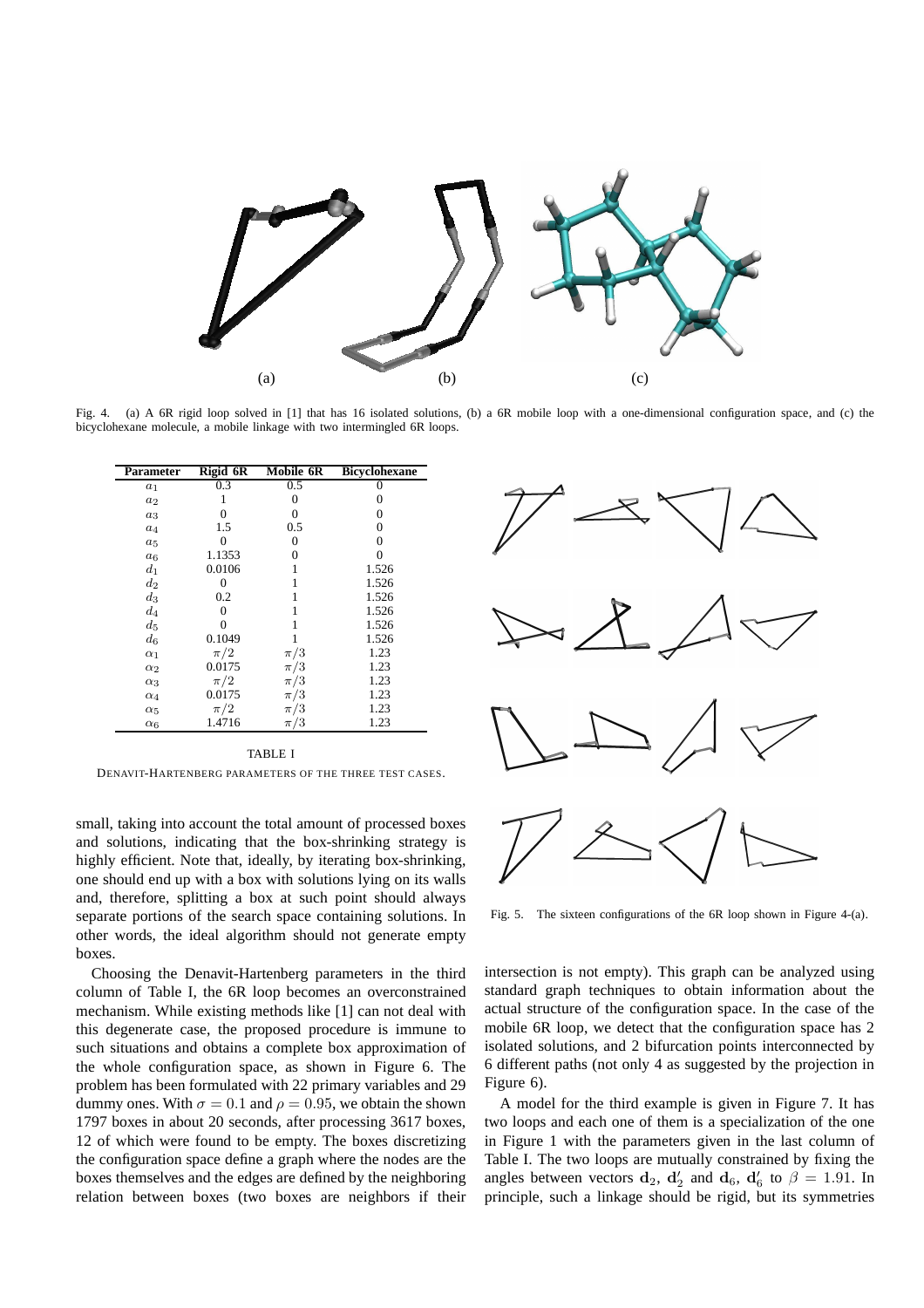

Fig. 6. The one-dimensional configuration space of the 6R mobile loop in Figure 4, projected on three of the dimensions of the ambient space.



Fig. 7. Vector model of bicyclohexane's linkage.

allow a self-motion with one degree of freedom. Actually, this motion has two disconnected paths as can be appreciated in the projection shown in Figure 8. Interestingly, it additionally has fifteen isolated solutions out of those paths, corresponding to rigid assembly modes of the molecule. These are shown as red boxes in Figure 8. The size of these boxes has been magnified to make them visible. Note that some of the isolated solutions overlap in the particular projection shown in the figure. Using  $\sigma = 0.1$  and  $\rho = 0.95$ , the solution manifold gets discretized into 258 boxes, after processing 553 boxes in 150 seconds. Only 19 boxes were found empty along the way.

On the three test cases, the presented method is more than one order of magnitude faster than general polytope methods like [25], whose implementation is notably more intricate.

Finally, a note is in order regarding the method's convergence rate. The asymptotic performance of a root finding algorithm is normally evaluated by examining its convergence order. An algorithm is said to exhibit a convergence of order r if there exists a constant  $k \in (0, 1)$ , such that

$$
d(\mathbf{x}_{i+1}, \mathbf{x}^*) \leq k \cdot d(\mathbf{x}_i, \mathbf{x}^*)^r,
$$

where  $x_i$  and  $x_{i+1}$  are estimations of the exact root  $x^*$  at iterations i and  $i + 1$ , and  $d(\mathbf{x}_i, \mathbf{x}^*)$  and  $d(\mathbf{x}_{i+1}, \mathbf{x}^*)$  indicate their distance to  $x^*$ . The algorithm is said to exhibit linear or quadratic convergence when  $r = 1$  or  $r = 2$ , respectively.



Fig. 8. The configuration space of bicyclohexane projected on three variables of the ambient space. We can appreciate that it has two disconnected onedimensional components and several isolated solutions (in red).

The previous definition is valid for algorithms converging to a single root, and adapting it to our case requires defining  $d(\mathbf{x}_i, \mathbf{x}^*)$  and the scope of an iteration. To this end, note that the diagonal of a box is an upper bound of the distance from any point inside that box, to any root in it. Thus, assuming that the search tree explored by Algorithm 1 is traversed in breadthfirst order, it seems reasonable to define  $d(\mathbf{x}_i, \mathbf{x}^*)$  as the longest diagonal among all boxes waiting to be processed in the list  $P$ . An iteration will then be defined as the application of lines 4-14 to all boxes in the  $i$ -th level of such tree.

Measuring the performance in this way, we have empirically found that the algorithm converges quadratically to the roots, if these are a finite number of isolated points, or linearly to them, if they form a one-dimensional algebraic variety. In the former case, the convergence order is the same as that of fast single-root-finding procedures, like e.g. the Newton-Raphson method. Although the performance seems worse in the latter case, we should mention that a linear rate is the best one could expect. Think for example of the behavior of an optimal shrink-and-split algorithm discretizing a line (the simplest onedimensional variety one could consider). At each iteration, any box  $B<sub>c</sub>$  adjusted to the line would be split into two half-boxes, and then, ideally, these would be shrunk to fit the line again. Note that, in such perfect behavior,  $d(\mathbf{x}_i, \mathbf{x}^*)$  would decrease by half at each iteration, yielding the linear convergence order we observe.

# VI. CONCLUSIONS

We have presented a complete method able to give box approximations of the configuration space of arbitrary loop linkages with revolute and slider joints. The method is *general*,